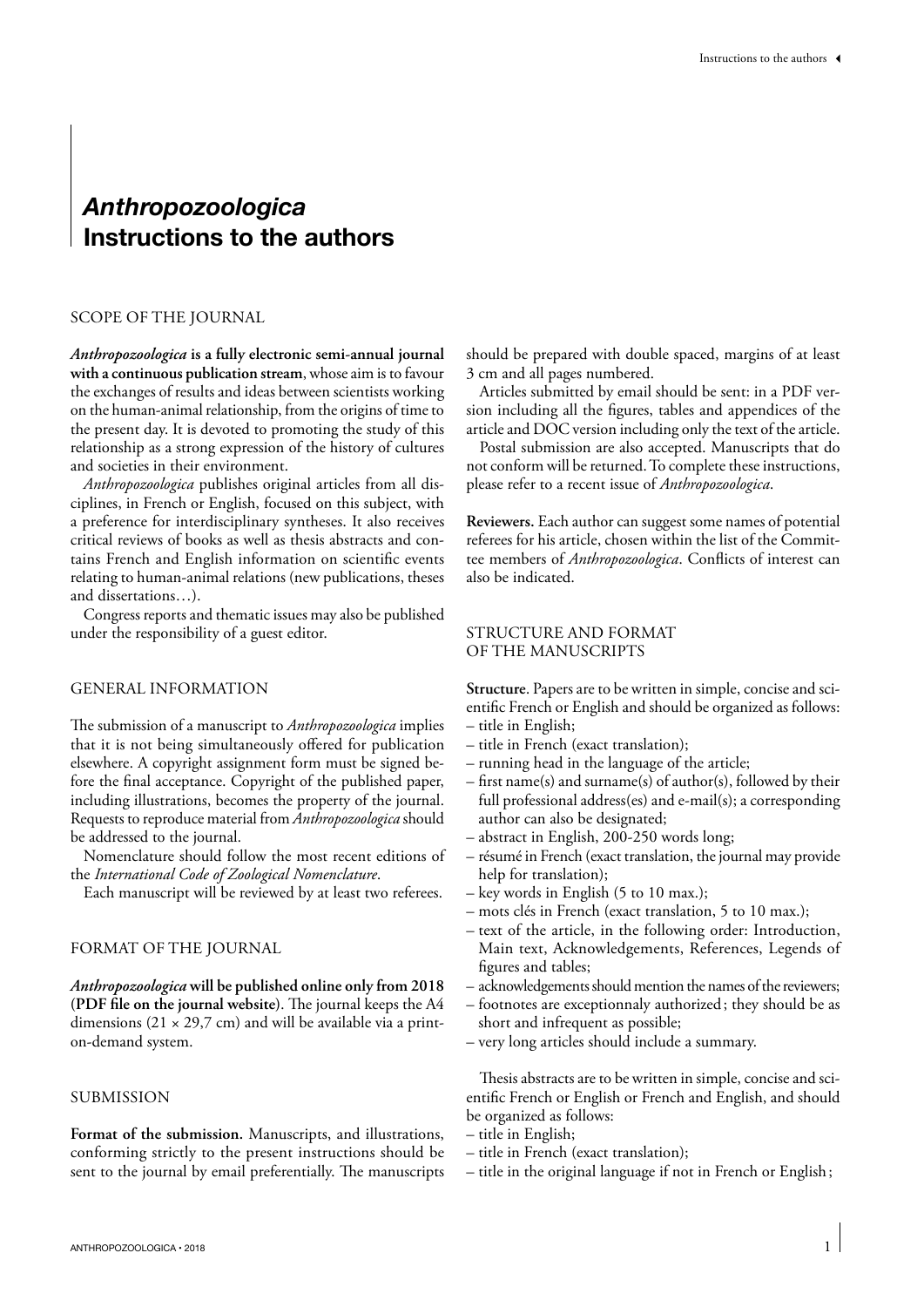- first name and surname(s) of author, followed by his/her full professional address and e-mail;
- text 1000-10000 characters including spaces;
- one or two figures.

### zoological nomenclature

- each taxon name cited in the text should be given in the vernacular language of the article, without capitals, and followed, when first mentioned in the text, in the *résumé*/ abstract and in the captions of figures, by the linnean binome and, for non domestic taxa, by author(s) and date of description, separated with a comma;
- use italics for names of genera and species. Scientific names of other taxons should be written in roman characters. Use 'sp.', 'ssp.' and 'cf.' in roman characters.

## **ILLUSTRATIONS**

Original figures should be sent with the revised version of the article. The editorial board pays special attention to the quality and relevance of illustrations.

**Line drawings (black and white figures).** They should preferably be provided in electronic format (resolution 1200 dpi, TIFF file) or vectorial format (AI or EPS file). Line drawings should be prepared in Indian ink (or identical technics), if not, they will be treated as half-tone figures, and their definition of printing will be reduced to 300 dpi. It is still possible to send the original pictures to the editorial board, that will take in charge their digitalization and send you back the original files at the end of the publication.

**Photographs, half-tone or color figures.** Electronic files should be provided (resolution 300 dpi in 17,5 cm wide minimum, format TIFF or PSD).

**Color plates.** They may be published with the participation of the author. Exact prices will be sent with the proofs of the articles (please contact the journal for more details).

If the author does not want to publish the plates of his article in color, they will be included, for free, in the electronic version of the article (the most distributed).

**Letters and composition of the plates.** For electronic versions of the figures, these elements should be indicated on an overlay. If it's not possible, two versions of each figure should be provided: one complete, with all the letters and additionnal elements on it, the other with the picture itself only. Letters should not be pixellized, nor vectorized (letters should stay modifiable).

On the original figures, letters, numbers, etc., have to be indicated on an accompanying overlay, not on the original figure. They will be inserted by the editorial board.

Illustrations can be grouped into composite plates, the elements of which are identified by capital letters (A, B, C, etc.).

Plates will be considered as figures and numbered as such. Illustrations should fit one ( $85 \times 220$  mm max.) or two columns  $(175 \times 220 \text{ mm max}).$ 

References to illustrations and tables in the current text should be indicated as follows: (Fig. 1), (Fig. 2A, D), (Fig. 2A-C), (Figs 3; 6), (Figs 3-5), (Table 1).

References to external illustrations and tables involve the use of a lower case (Denison 1978: 54, fig. 1a, pl. 7).

Captions of illustrations, on a separate sheet, should include abbreviations and scale values (e.g., Scale bar: 1 cm).

**Scale bar.** A metric scale bar is required for each figure, without any multiplier coefficient.

**Fonts.** All lettering is to be in Helvetica or Arial font, 10- or 8-point body; line thickness is to be in 0.5 or 0.25 point.

**Tables and appendices.** Tables should be provided in Excel format (XLS), and should be prepared in the format of the journal ( $175 \times 238$  mm max). Long tables and appendices may be published on the journal website as additional documents, with the agreement of the author, and linked from the electronic version of the article.

## Bibliographic references

**In the main text**, references to authors, in lower case, should be presented without a comma before the year, as follows: Smith (2001), Smith (2001, 2002), (Smith 2001), (Smith 2001; Jones 2002), (Smith & Jones 2000, 2005), Smith (2001: 1; 2003: 5), Smith (2001: fig. 2).

When there is more than two authors, only the first one is mentioned, followed by *et al.* in italics: Smith *et al.* (2010), (Smith *et al*. 2010). When it appears to be necessary to specify the page or figure, proceed as follow: Smith (2010: 156, fig. 12), (Smith 2010: 156, fig. 12).

For ancient sources, references are included as follows: name of the author, title in abbreviated form (for Greek abbreviations: [http://www.stoa.org/abbreviations.html;](http://www.stoa.org/abbreviations.html) for Latin abbreviations: [http://classics.oxfordre.com/staticfiles/](http://classics.oxfordre.com/staticfiles/images/ORECLA/OCD.ABBREVIATIONS.pdf) [images/ORECLA/OCD.ABBREVIATIONS.pdf\)](http://classics.oxfordre.com/staticfiles/images/ORECLA/OCD.ABBREVIATIONS.pdf), conventional reference (page or chapter & paragraph if needed).

For example: Aristotle, *HA* 522b-523a; Xenophon, *Oec*. 2.1; Cicero, *Div* 2.11.

**In the bibliography**, journal names should not be abbreviated. References related to the forenames of authors of scientific names should not be included, except if additional bibliographic information are provided in the same time (pages, plates, etc.).

References should be presented, in alphabetical order, as follows:

Ashmead A. 1978. — Greek Cats. *Expedition* 20 (2): 38-47.

AUDOIN-ROUZEAU F. 1983. - Archéozoologie de la Charité-sur-*Loire médiévale*. Thèse de 3e cycle. Université Panthéon-Sorbonne (Paris I), Paris, France, 309 p.